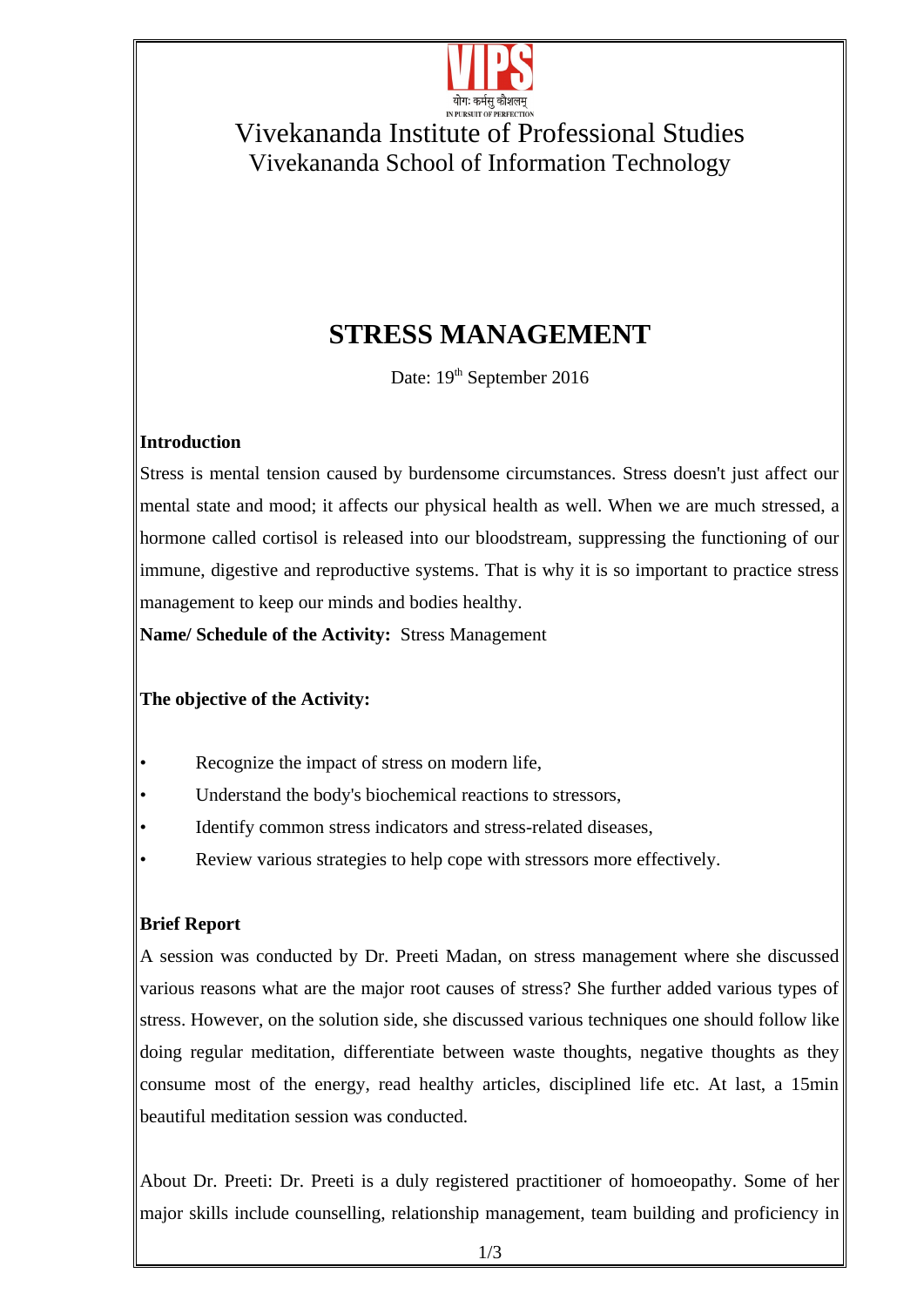

# Vivekananda Institute of Professional Studies Vivekananda School of Information Technology

general management. She has strong leadership traits and is a quick decision-maker with strong rational thinking. She has worked in varied fields such as hair and skin clinics.

#### **C. Photographs**





#### **Faculty Coordinator**